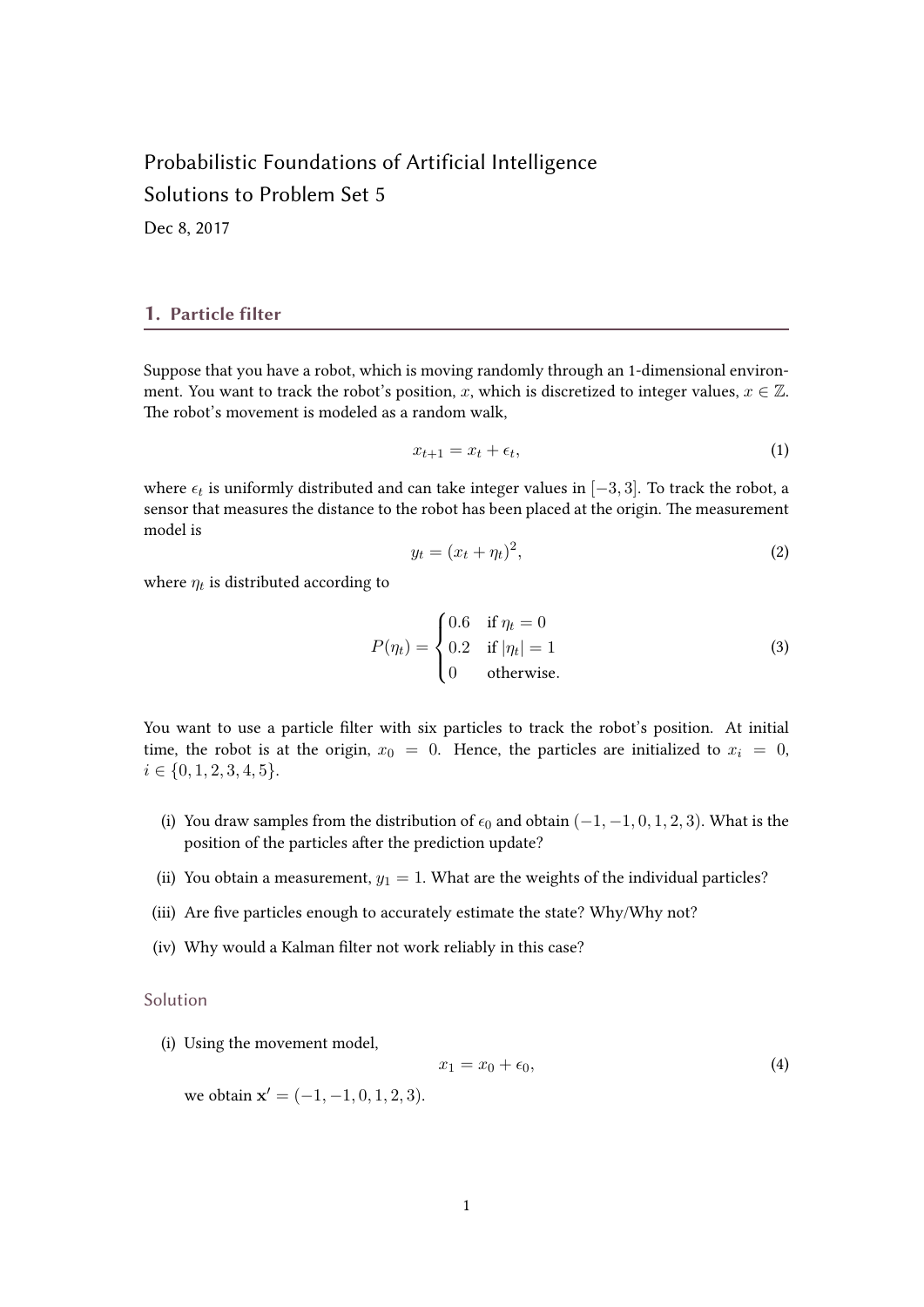(ii) From the measurement model we obtain  $\eta_t = \pm \sqrt{y_t} - x_t$ , and consequently the measurement probability distribution

$$
P(y_{t+1} | x'_i) = P(\eta_{t+1} = \pm \sqrt{y_{t+1}} - x'_i)
$$
\n(5)

The particle weights are computed as  $w_i = \frac{1}{Z}$  $\frac{1}{Z}P(y_{t+1} | x'_i)$ 

 $n = 0,$   $P(y_1 = 1 | x'_0 = -1) = P(\eta_1 = 0) + P(\eta_1 = 2) = 0.6 + 0.0 = 0.6$  (6)  $n = 1,$   $P(y_1 = 1 | x_1' = -1) = P(\eta_1 = 0) + P(\eta_1 = 2) = 0.6 + 0.0 = 0.6$  (7)  $n = 2, \quad P(y_1 = 1 \mid x_2' = 0) = P(\eta_1 = -1) + P(\eta_1 = 1) = 0.2 + 0.2 = 0.4$  (8)  $n = 3$ ,  $P(y_1 = 1 | x_3' = 1) = P(\eta_1 = 0) + P(\eta_1 = -2) = 0.6 + 0.0 = 0.6$  (9)  $n = 4$ ,  $P(y_1 = 1 | x_4' = 2) = P(\eta_1 = -1) + P(\eta_1 = -3) = 0.2 + 0.0 = 0.2$  (10)  $n = 5$ ,  $P(y_1 = 1 | x_5' = 3) = P(\eta_1 = -2) + P(\eta_1 = -4) = 0.0 + 0.0 = 0.0$  (11)

$$
Z = \sum_{i=0}^{N} P(y_1 = 1 \mid x'_i) = 0.6 + 0.6 + 0.4 + 0.6 + 0.2 + 0.0 = \frac{24}{10}
$$
 (12)

Consequently, we can calculate the weights with  $w_i = \frac{1}{Z}$  $\frac{1}{Z}P(y_1 = 1 | x'_i)$ 

$$
w_0 = \frac{6}{24}, \ w_1 = \frac{6}{24}, \ w_2 = \frac{4}{24}. \ w_3 = \frac{6}{24}, \ w_4 = \frac{2}{24}, \ w_5 = 0 \tag{13}
$$

- (iii) No, because we cannot even capture the probability distribution of the movement prediction accurately (uniform distribution). We need more samples to accurately estimate the state.
- (iv) A Kalman filter can only describe Gaussian distributions (unimodal). Here, the noise is not Gaussian and the measurements are nonlinear. Furthermore, the distance measurements cannot break the symmetry in the problem, so that the posterior state distribution after one step is bimodal.

## 2. Hero in the maze

Consider the following problem related to probabilistic planning. You are a hero H who is being chased by a ghost G in a maze.

(i) Suppose the maze is a simple (infinite) chain of nodes, each node labeled with a number (from  $-\infty$  to  $\infty$ ): H starts at 0, G starts at -2. H always tries to move away from G, but only succeeds with probability p, and with probability  $1 - p$  gets stuck (i.e., with probability p, H moves 1 step to the right, from node i to  $i+1$ , and gets 1 unit of reward; with probability  $1 - p$ , H doesn't change its location and gets 0 units of reward). G always chases after H and never gets stuck. If G catches H, H incurs -10 reward in the timestep in which it got caught (and 0 reward in all subsequent time steps). Both G and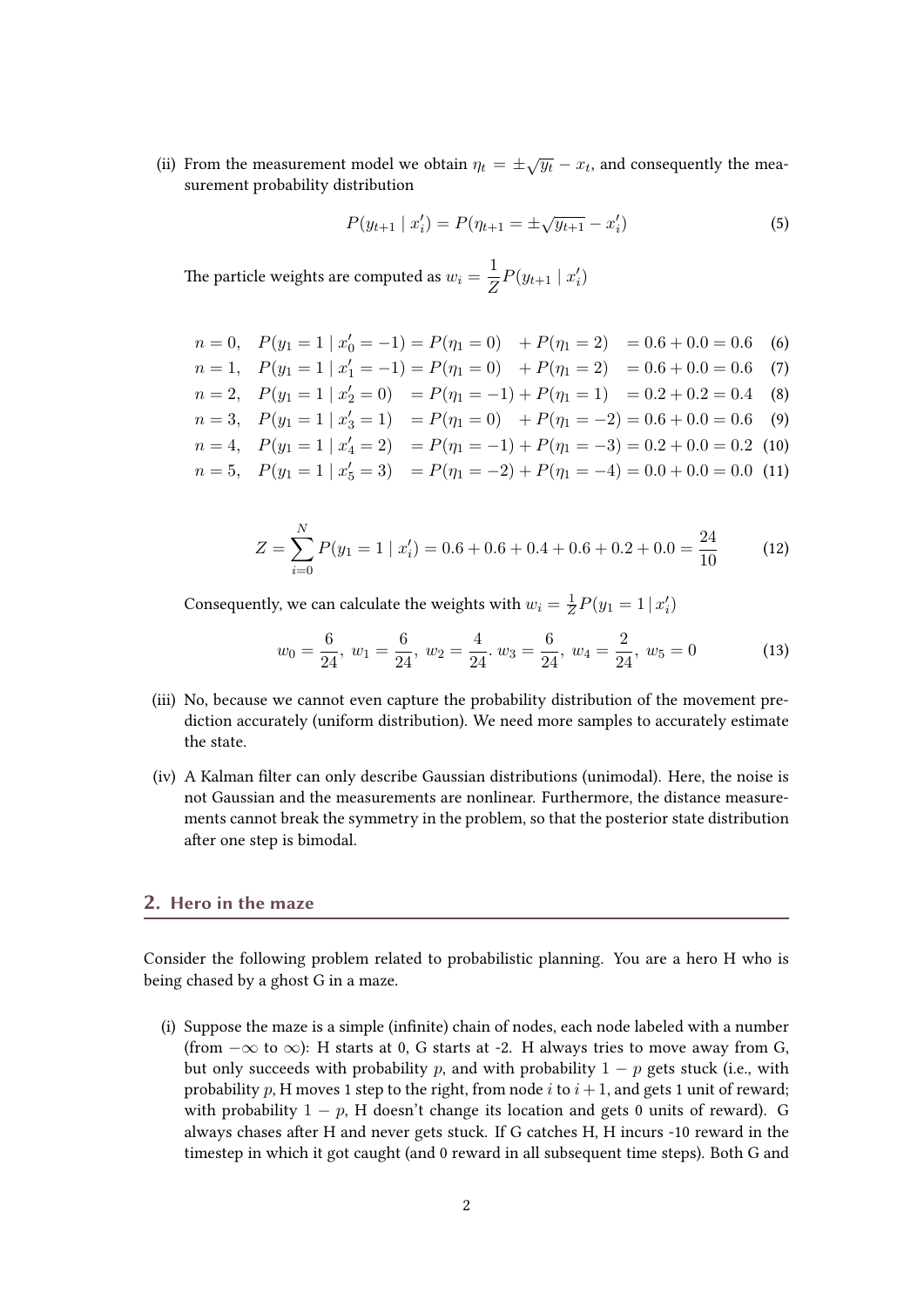<span id="page-2-0"></span>H move simultaneously. Write down the state space with the transition probabilities. For a discount factor  $\gamma$ , what is the expected long term future reward as a function p and  $\gamma$ ? Calculate its value for  $p = .9$  and  $\gamma = .95$ . Hint: You may want to consider the relative positions of H and G instead of their absolute positions when choosing your state representation.

(ii) Now, suppose the maze is a "T", i.e. an (infinitely large) tree, where only one node, the starting node of H, has degree 3, all other nodes have degree 2. In the first round, H has the choice of either moving "right" and being chased (the same as above); or moving "down" and not being chased. If H moves "down", it will also get stuck with probability  $1 - p$  like above, but only incur reward 1/2 for each step moved (which happens with probability  $p$ . In all subsequent actions, H continues to (attempt to) move in the same direction as in the first round (i.e., once it decides to move right, it has to continue to move right etc.) What is the expected long term future reward in this case, as a function of p and  $\gamma$ ? Calculate its value for  $p = .9$  and  $\gamma = .95$ . For these values of p and  $\gamma$ , which initial action should H take? For a value of  $\gamma = .95$ , give an explicit rule on how H should choose its initial action as a function of  $p$ . Compute the critical (decision-relevant) values of  $p$  (you may have to do this numerically).

Solution



Figure 1: (a) Hero moving right; (b) hero moving down

(i) Both Ghost and Hero can only move right (hero gets stuck randomly).

State space is the set of all possible relative positions of H to G:  $X = \{2, 1, 0\}$ . There is only one action that the hero will move forward (although sometimes he may get stuck). Transition probabilities are labelled as Figure 1 (a):

> $P(Next state = 2|state = 2) = p$  $P(Next state = 1|state = 2) = 1 - p$  $P(Next state = 1|state = 1) = p$  $P(Next state = 0|state = 1) = 1 - p$  $P(Next state = 0|state = 0) = 1$

For the optimal policy  $\pi^*$  it holds (Bellman equation)

$$
V^*(x) = \max_{a \in A(x)} \sum_{x'} P(x'|x, a) \bigg( r(a, x, x') + \gamma V^*(x') \bigg)
$$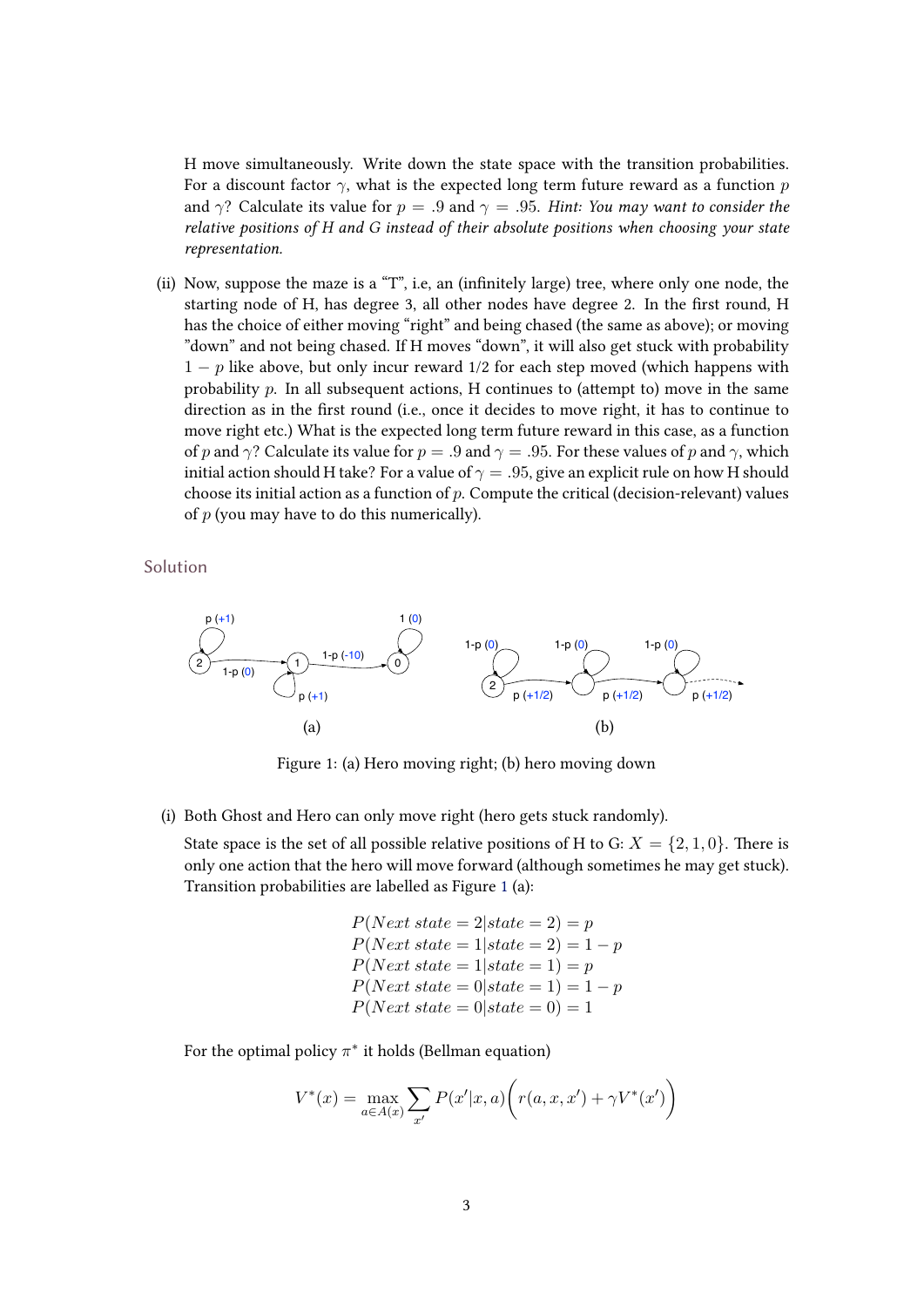The value functions for (ending up at) the three states  $2, 1, 0$  will converge to some constant values  $V(2)$ ,  $V(1)$ ,  $V(0)$ . Therefore,

$$
V(0) = 0 \tag{14}
$$

$$
V(1) = p(1 + \gamma V(1)) + (1 - p)(-10 + \gamma V(0)))
$$
\n(15)

$$
V(2) = p(1 + \gamma V(2)) + (1 - p)(0 + \gamma V(1))
$$
\n(16)

Solve the equations, so that the long-term future reward  $V(1) = -0.6897, V(2) =$ 5.7551.

(ii) Hero can choose to move down in the first round.

As Figure [1](#page-2-0) (b) shows, when hero moves down, all following states has exactly the same transition probabilities. Thus if the value function converges, it should be a constant value  $V^*$  for all states when  $t \to \infty$ . Using Bellman equation, we have:

$$
V^* = \frac{p}{2} + \gamma \{(1 - p)V^* + pV^*\} \Longrightarrow V^* = \frac{1/2 * p}{1 - \gamma} = \frac{0.5 * 0.9}{1 - 0.95} = 9.
$$



Figure 2: Expected long-term reward as a function of  $p.$   $\gamma = .95$ 

Figure 2 shows the expected rewards for moving right and moving down. When  $p \geq$ 0.9277, hero chooses to move right; otherwise, hero moves down.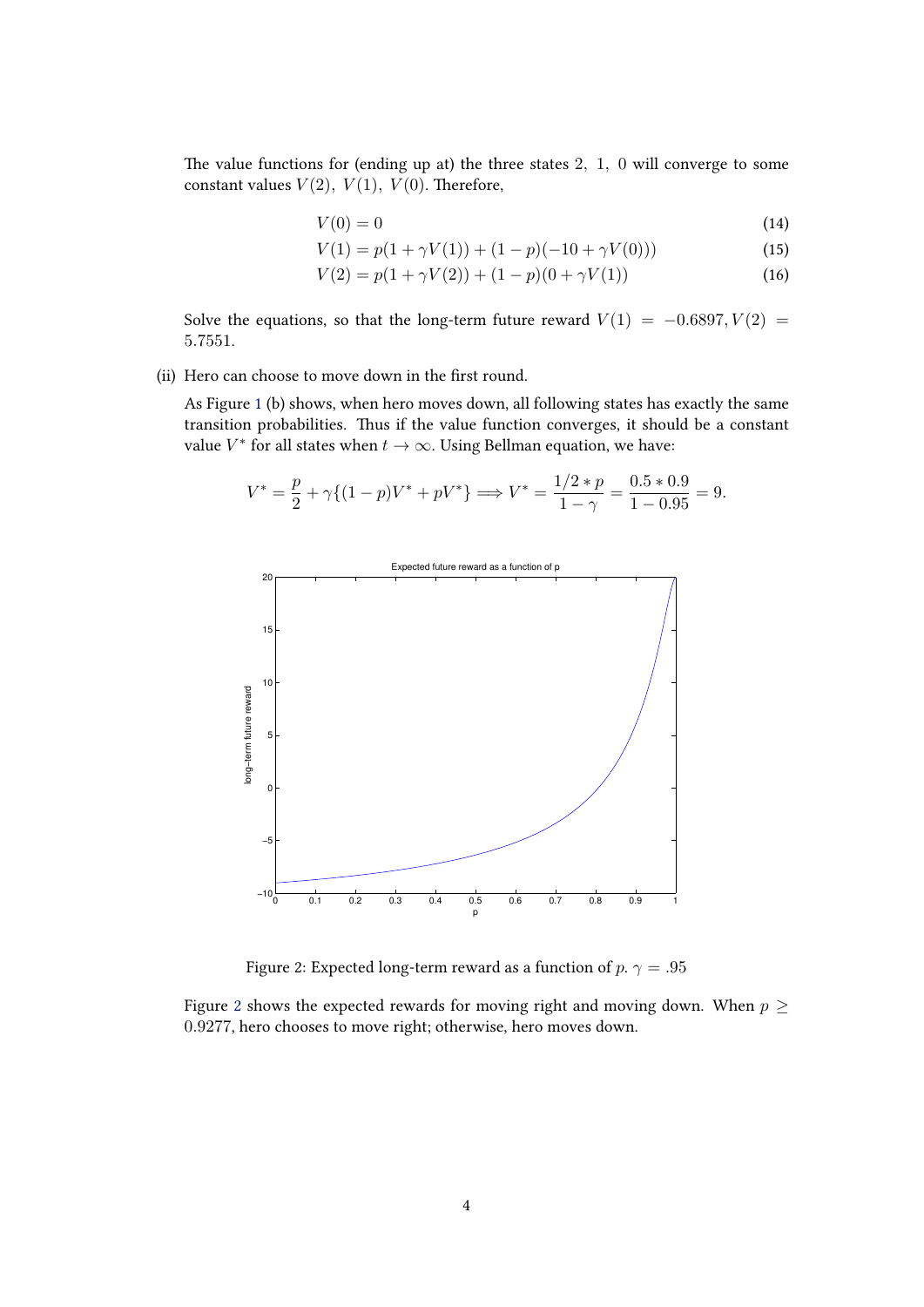Consider an undiscounted MDP having three states, (1, 2, 3), with rewards -1, -2, 0, respectively. State 3 is a terminal state. In states 1 and 2 there are two possible actions:  $a$  and  $b$ . The transition model is as follows:

- In state 1, action a moves the agent to state 2 with probability 0.8 and makes the agent stay put with probability 0.2.
- In state 2, action a moves the agent to state 1 with probability 0.8 and makes the agent stay put with probability 0.2.
- In either state 1 or state 2, action b moves the agent to state 3 with probability 0.1 and makes the agent stay put with probability 0.9.

Answer the following questions:

- (i) Draw the MDP described above. What can be determined qualitatively about the optimal policy in states 1 and 2?
- (ii) Apply policy iteration, showing each step in full, to determine the optimal policy and the values of states 1 and 2. Assume that the initial policy has action  $b$  in both states.
- (iii) What happens to policy iteration if the initial policy has action  $a$  in both states? Does discounting help? Does the optimal policy depend on the discount factor?

## Solution

- (i) Intuitively, the agent wants to get to state 3 as soon as possible, because it will pay a cost for each time step it spends in state 1 and state 2. However, the only action that reaches state 3 (action  $b$ ) succeeds with low probability, so the agent should minimize the cost it incurs while trying to reach the terminal state. This suggests that the agent should definitely try action b in state 1; in state 2, it might be better to try action a to get to state 1 (which is the better place to wait for admission to state 3), rather than aiming directly for state 3. The decision in state 2 involves a numerical tradeoff.
- (ii) The application of policy iteration precedes in alternating steps of value determination and policy update.
	- Initialization:  $U \leftarrow \langle -1, -2, 0 \rangle, P \leftarrow \langle b, b \rangle.$
	- Value determination: Write out the equations in terms of the values (rewards and transition probabilities are known for a fixed policy  $\pi(x)$ )

$$
u(x) = r(x) + \sum_{x'} P(x'|x, \pi(x))u(x')
$$
  

$$
u_1 = -1 + 0.1u_3 + 0.9u_1
$$
  

$$
u_2 = -2 + 0.1u_3 + 0.9u_2
$$
  

$$
u_3 = 0
$$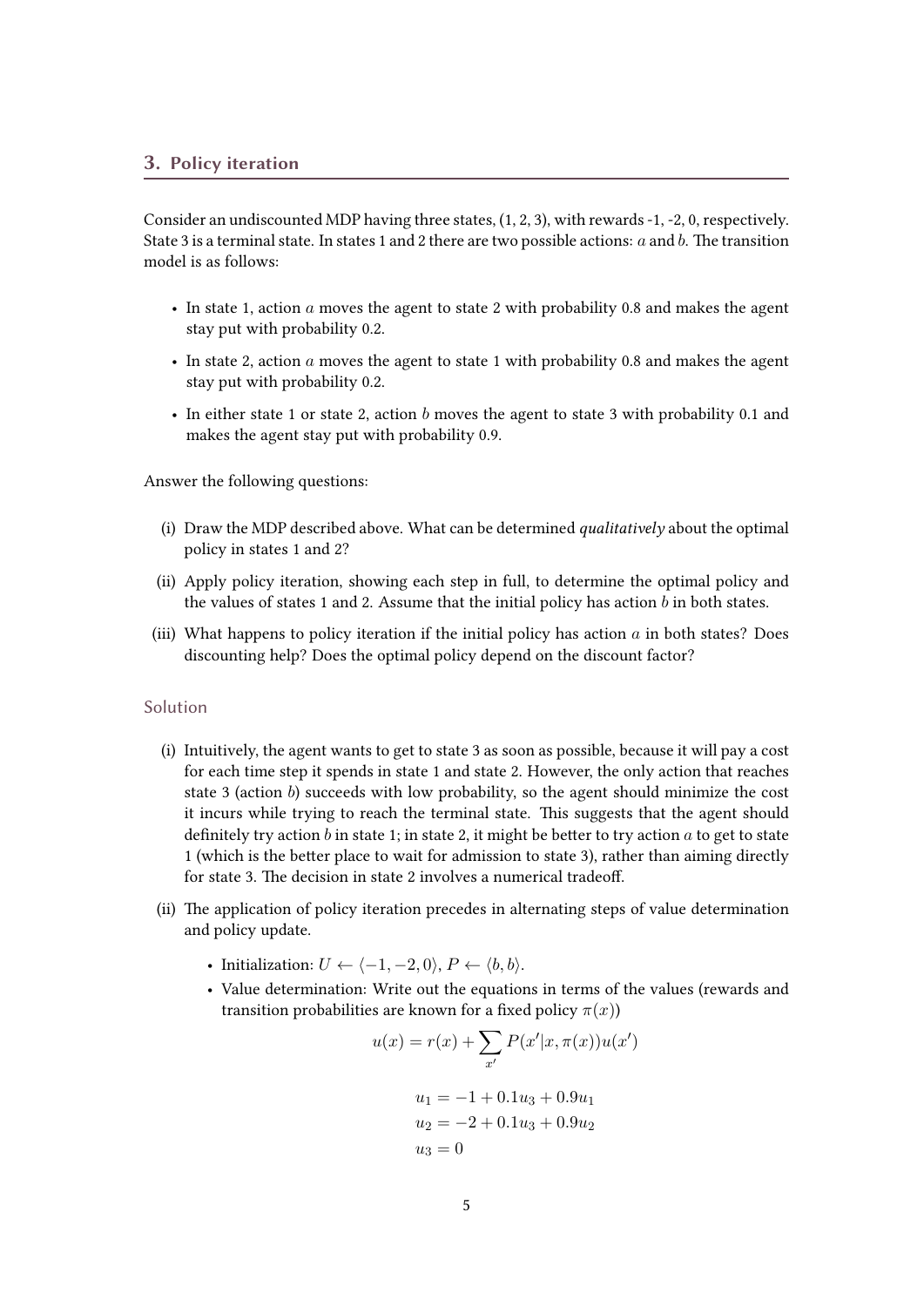Which have the solution,  $u_1 = -10$  and  $u_2 = -20$ . Policy update:

The reward is not dependent on the action, so it does not affect the maximization problem and is neglected in the following. In state 1,

$$
\sum_{j} T(1, a, j)u_j = 0.8 \times -20 + 0.2 \times -10 = -18
$$

while

$$
\sum_{j} T(1, b, j) u_j = 0.1 \times 0 + 0.9 \times -10 = -9
$$

so action  $b$  is preferred for state 1. In state 2,

$$
\sum_{j} T(1, a, j)u_j = 0.8 \times -10 + 0.2 \times -20 = -12
$$

while

$$
\sum_{j} T(1, a, j)u_j = 0.1 \times 0 + 0.9 \times -20 = -18
$$

so action a is preferred for state 2. We set  $unchanged$ ?  $\leftarrow$  false and proceed.

• Value determination:

$$
u_1 = -1 + 0.1u_3 + 0.9u_1
$$
  

$$
u_2 = -2 + 0.8u_1 + 0.2u_2
$$
  

$$
u_3 = 0
$$

once more,  $u_1 = -10$ ; now,  $u_2 = -12.5$ . Policy update: In state 1,

$$
\sum_{j} T(1, a, j)u_j = 0.8 \times -15 + 0.2 \times -10 = -14
$$

while

$$
\sum_{j} T(1, b, j) u_j = 0.1 \times 0 + 0.9 \times -10 = -9
$$

so action  $b$  is still preferred for state 1. In state 2,

$$
\sum_{j} T(1, a, j)u_j = 0.8 \times -10 + 0.2 \times -12.5 = -10.5
$$

while

$$
\sum_{j} T(1, a, j)u_j = 0.1 \times 0 + 0.9 \times -12.5 = -11.25
$$

so action  $a$  is still preferred for state 2.  $unchanged$ ? remains true, and we terminate.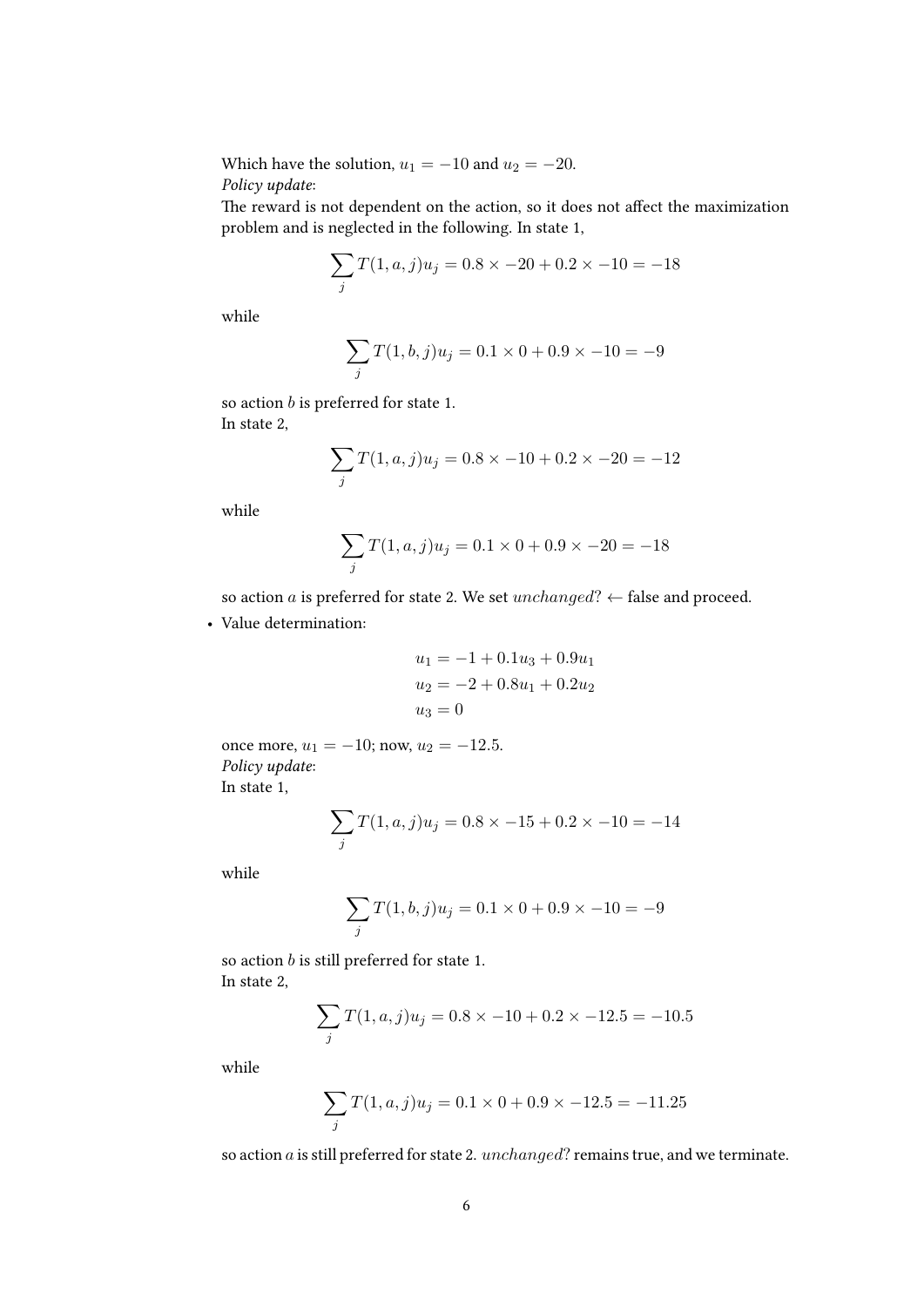Note that the resulting policy matches our intuition: when in state 2, try to move to state 1, and when in state 1, try to move to state 3.

(iii) An initial policy with action  $a$  in both states leads to an unsolvable problem. The initial value determination problem has the form

$$
u_1 = -1 + 0.2u_1 + 0.8u_2
$$
  

$$
u_2 = -2 + 0.8u_1 + 0.2u_2
$$
  

$$
u_3 = 0
$$

and the first two equations are inconsistent. If we were to try to solve them iteratively, we would find the values tending to  $-\infty$ .

Discounting leads to well-defined solutions by bounding the penalty (expected discounted cost) an agent can incur at either state. However, the choice of disc out factor will affect the policy that results. For  $\gamma$  small, the cost incurred in the distant future plays a negligible role in the value computation, because  $\gamma^n$  is near 0. As a result, an agent could choose action  $b$  in state 2 because the discounted short-term cost of remaining in the non-terminal states (states 1 and 2) outweighs the discounted long-term cost of action b failing repeatedly and leaving the agent in state 2 (as an additional exercise, you can decide the value of  $\gamma$  at which the agent is indifferent between the two choices).

## 4. Value iteration

In finite MDPs, the value function can be expressed as a vector that has as many entries as states in the state space,  $X$ . Given a value vector  $V$ , we defined the Bellman update operator,  $\mathcal{B}(\cdot)$ , for every element of V as follows:

$$
\mathcal{B}(V(x)) = \max_{a} \left( r(x, a) + \gamma \sum_{x'} P(x'|x, a) V(x') \right). \tag{17}
$$

Show that the Bellman operator is a contraction with respect to  $\|\cdot\|_{\infty}$ , that is to say that, for any  $V, V'$ , holds that:

$$
\max_{x \in X} |\mathcal{B}(V(x)) - \mathcal{B}(V'(x))| = ||\mathcal{B}V - \mathcal{B}V'||_{\infty} \le \gamma ||V - V'||_{\infty}.
$$
\n(18)

Solution

By considering a generic  $x \in X$  we can write  $|\mathcal{B}(V(x)) - \mathcal{B}(V'(x))|$  as:

$$
\begin{split}\n&\lim_{a} \left( r(x,a) + \gamma \sum_{x'} P(x'|x,a)V(x') \right) - \max_{a} \left( r(x,a) + \gamma \sum_{x'} P(x'|x,a)V'(x') \right), \\
&\leq |\max_{a} \left( r(x,a) + \gamma \sum_{x'} P(x'|x,a)V(x') - r(x,a) + \gamma \sum_{x'} P(x'|x,a)V'(x') \right), \\
&= \gamma |\max_{a} \left( \sum_{x'} P(x'|x,a)(V(x') - V'(x')) \right), \\
&= \gamma |\sum_{x'} P(x'|x,a^*)(V(x') - V'(x'))|,\n\end{split}
$$